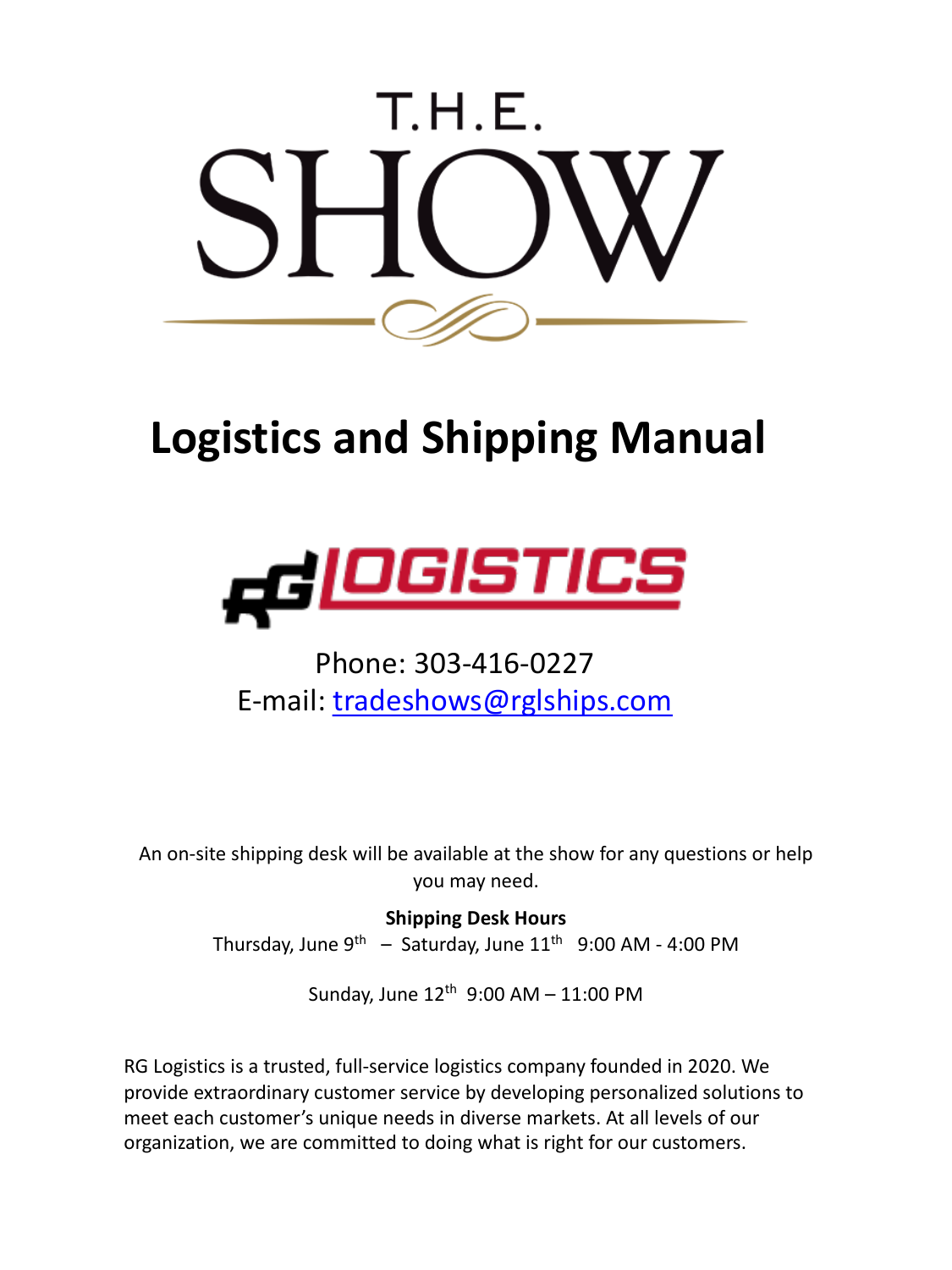

THE Show Logistics Logistics Timeline Provided by



**Inbound Timeline**

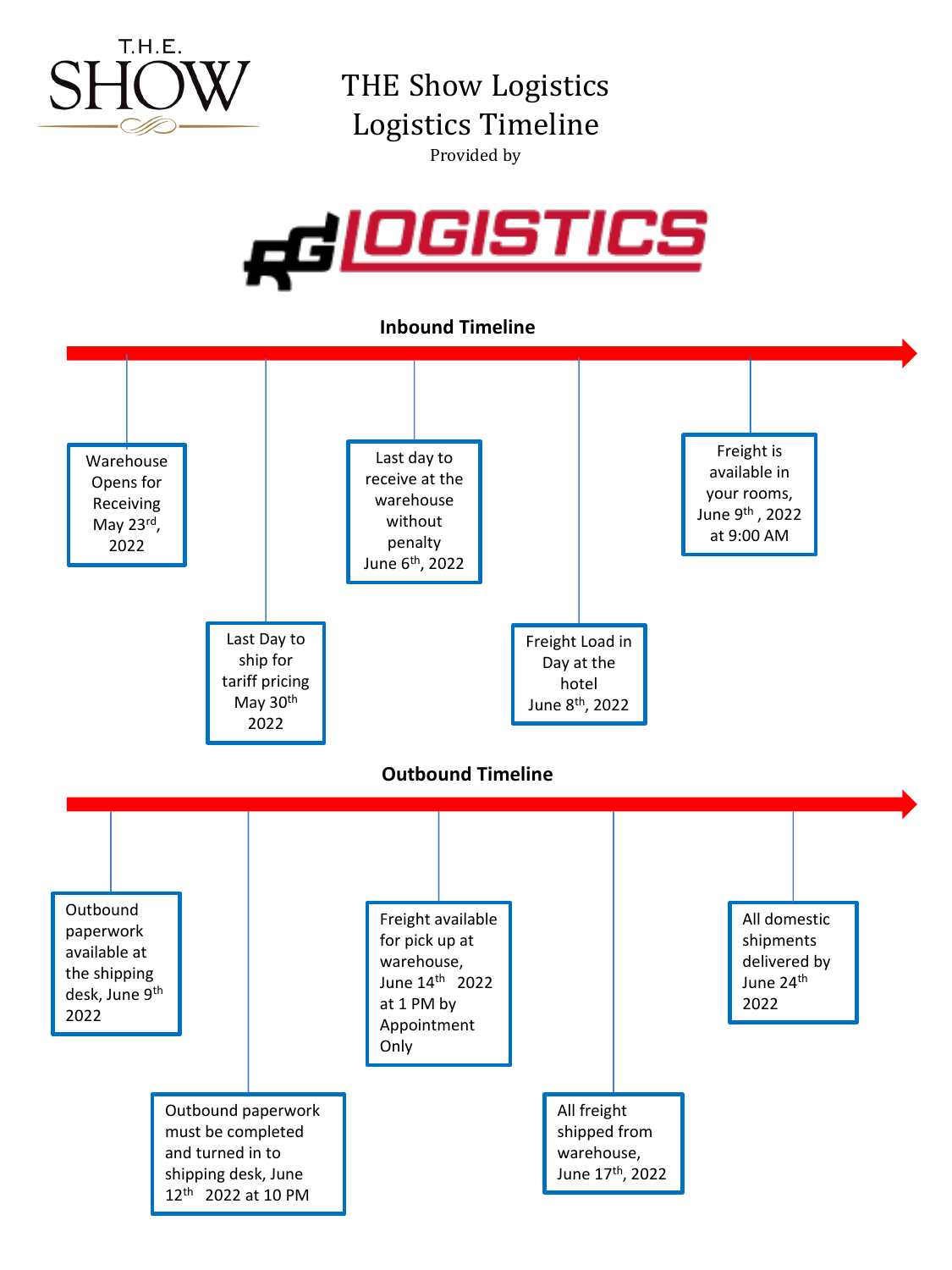

## **THE Show Logistics General Knowledge**

**T.H.E Show – Anaheim** offers exhibitors three options to get their goods and exhibition materials to the show site. All exhibitors must use one of the following services:

•**Personal Vehicle Loading** – Exhibitors who want to drive their goods to the show are allowed to do so, however, exhibitors are NOT allowed to carry their own goods inside the hotel. Each exhibitor must book an appointment with RG Logistics to get their goods unloaded/loaded into and out of the show.

•**Drayage Only** – Exhibitor arranges freight transportation to the Advanced Warehouse through a carrier of their choice. RG Logistics will move the goods from the Advanced Warehouse to the show site. Drayage fee applies.

•**THE Logistics** (provided by RG Logistics)– RG Logistics will transport your goods from origin location to the show site. Transportation price includes drayage. Shipping tariff applies(see page 6).

**Delivery to the Hotel -** Freight carriers will not be allowed to deliver directly to the show site(s). The Hotel will not accept freight and shipments will be refused.

## **Labeling of Shipments**

All shipments should be sent to the Advanced Warehouse and **each piece** should be labeled as follows:

> THE Show 2022 c/o RMT Logistics (Exhibitor Name) & (Room/Space #) 418 E Banning Street Compton, CA 90222

**Important Note**: Please make sure to remove, cover, or black out all old labels.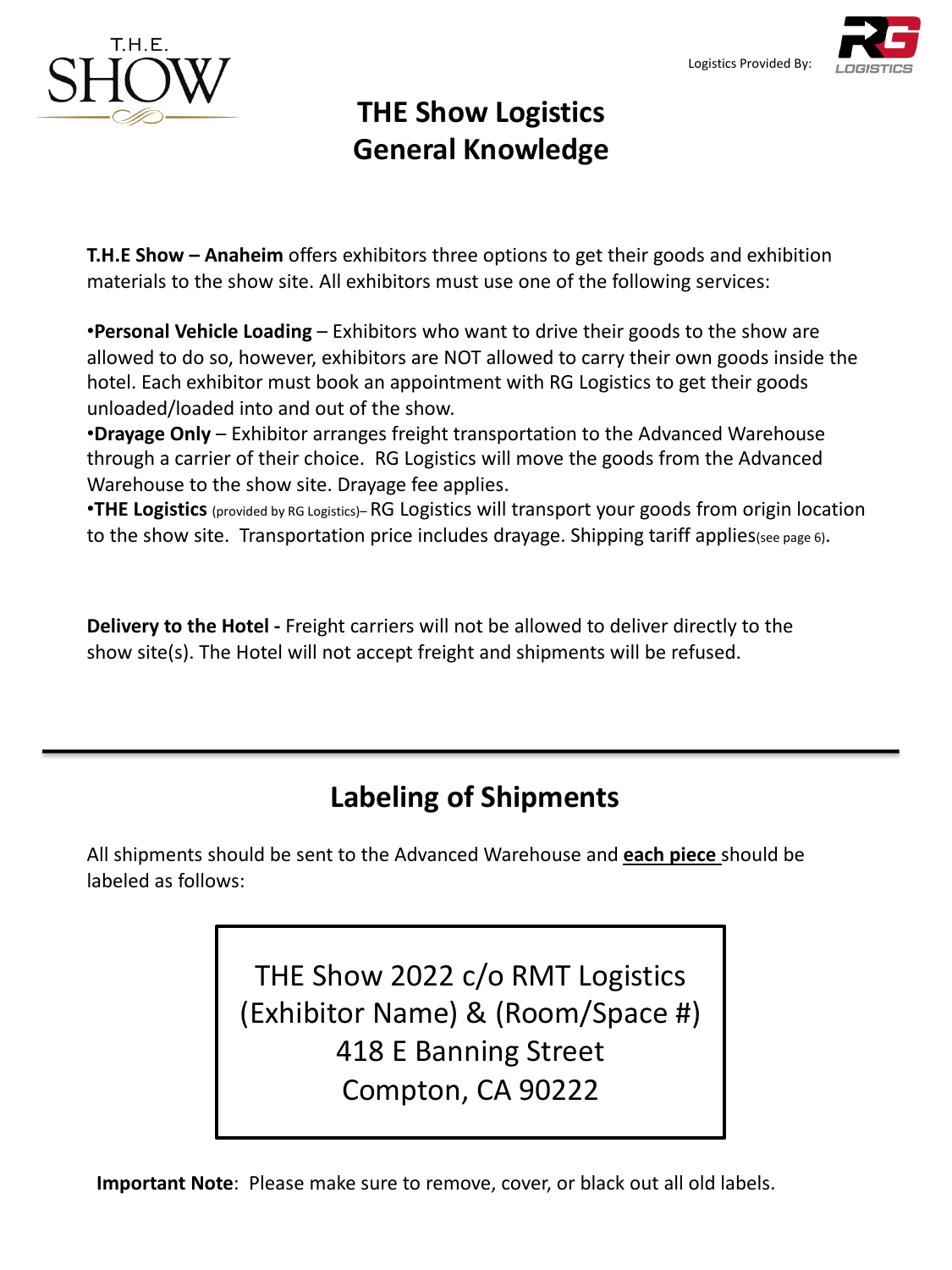



**THE Show DRAYAGE SERVICES**

All shipments should be sent to the Advanced Warehouse as per the inbound timeline. If you have a preferred carrier you would like to use, please do so. Notification is required by going to www.rglships.com and booking a drayage shipment. All shipments should arrive no later than June 6<sup>th</sup>, 2022 in order to avoid late fees (Late fee schedule listed on Page 5).

**International Shipments** – Please make sure your carriers know how to properly import and export your shipment for the THE Show. THE Show nor RG Logistics can be an importer of record for your shipment, however, THE Show can be the Ultimate Consignee for your shipment. Please keep in mind that this means that you will need to have your carrier provide a customs broker to clear your shipment. If you are shipping Internationally, it is best to have a single carrier do both the import and export of your goods. For small parcel shipments, mainly FedEx and UPS shipments, any customs related charges that are billed to THE Show or RG Logistics will be immediately charged to the exhibitors' credit card on file plus a 20% service fee.

**Drayage Services**– Shipments sent to the advanced warehouse through any carrier other than RG Logistics are considered a "drayage" shipment and will be charged according the below fee schedule. All drayage shipments will be weighed at the advanced warehouse and this weigh will become the basis for the charges.

### **LTL Shipments**

**\$120.00** minimum charge. Up to 999 lbs: **\$0.42 per pound.**  1000-1999 lbs: **\$0.38 per pound.**  For shipments over 2000 pounds: **\$0.33 per pound.**

### **Small Parcel Shipments**

\$35 for the first package, \$15 per package for the next four (4) packages. Starting with the sixth  $(6<sup>th</sup>)$  total package, standard drayage rates apply for all.

### **Rate Examples**

LTL shipment weighing 500 pounds:  $500 \times $0.42 = $210.00$ LTL Shipment weighing 1000 pounds: 1000 x \$0.38 = \$380.00 FedEx Shipment of 4 boxes: 1st box = \$35.00, box 2-4 x \$15.00 = \$45.00 Total FedEx shipment charges: \$80.00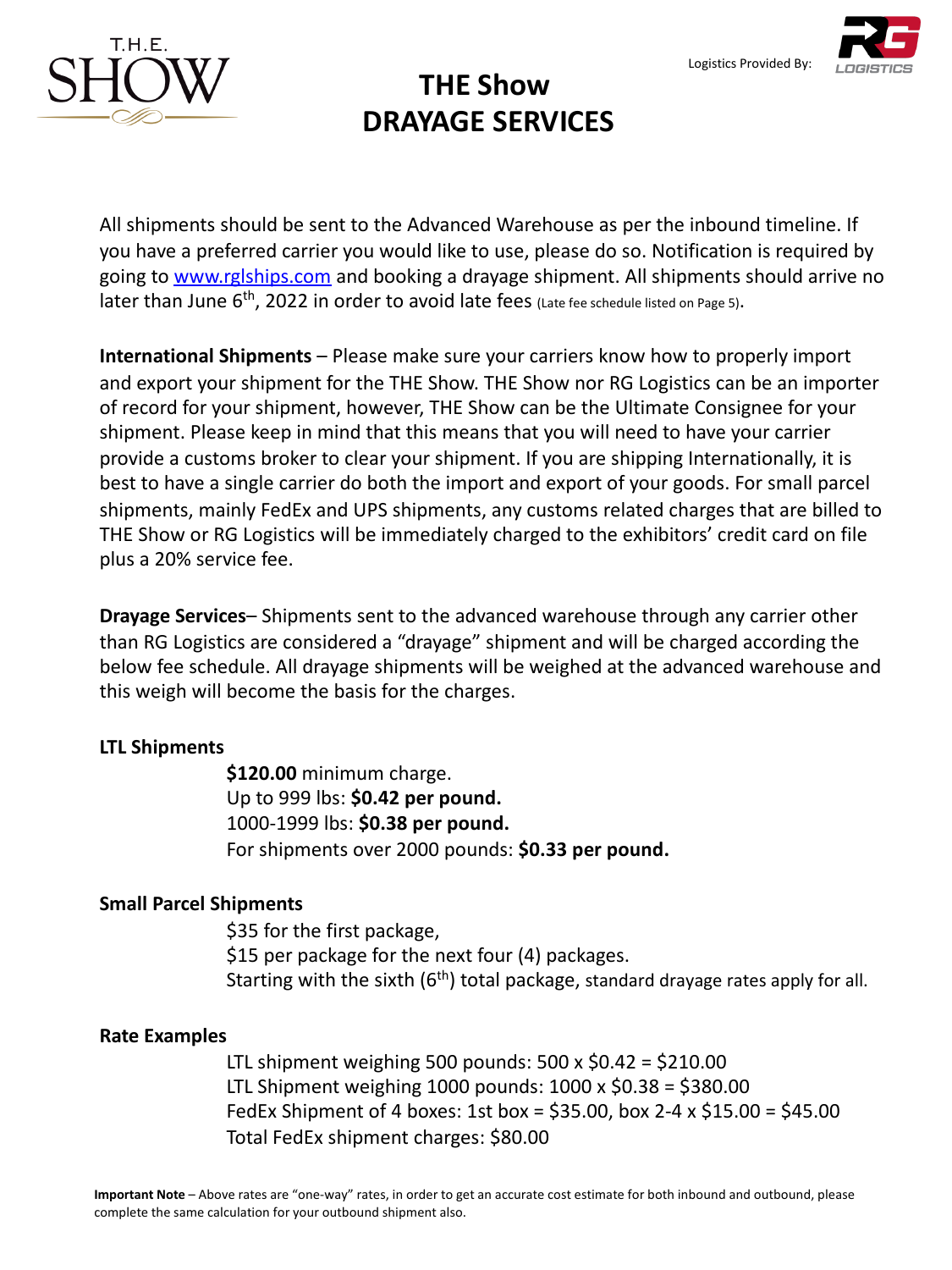



### **THE Show PERSONAL VEHICLE SERVICE** Logistics Provided By:

All Exhibitors wanting to drive their own gear into the hotel are welcome to do so, however, any exhibitor doing so is required to use RG Logistics to move their gear from the vehicle to the room or booth location.

In order to facilitate an orderly loading zone, an appointment must be scheduled with RG Logistics in advance. The below loading and unloading times are available on a first come first serve basis. If an exhibitor does not m[ake an appointment](http://www.rglships.com/), they will be accommodated as quickly as possible but will be required to wait until a space/time is opened up for them to be unloaded. Please note that during peak loading times, this wait may be 1-2 hours long.

To book an appointment time, please go to www.rglships.com and on the trade show Services tab, click the "Book A Show Shipment Now". Walk through the Personal Vehicle Booking.

### **Loading Into THE Show**

Wednesday June  $8<sup>th</sup> - 4$  PM until 10 PM Thursday June  $9^{th} - 8$  AM until 5 PM

### **Loading Out of THE Show**

Sunday June  $12^{th}$  – 5 PM until Midnight Monday June  $13<sup>th</sup> - 7$  AM until 10 am (Any Exhibitor still in their room after 10 am maybe charged an additional day for the room)

### **Charges**

Each Load, load in or load out, is charged individually as some exhibitors may not need both loads. Loading is based on 4 lumpers for 30 minutes. If a larger vehicle or multiple vehicles are used and more lumpers are required for the unload, additional man charge will apply.

**Load In:** \$200.00 **Load Out:** \$200.00

**Additional Time:** \$50.00 per 15-minute increment **Additional Man:** \$15.00 per 15-minute increment, for each additional man used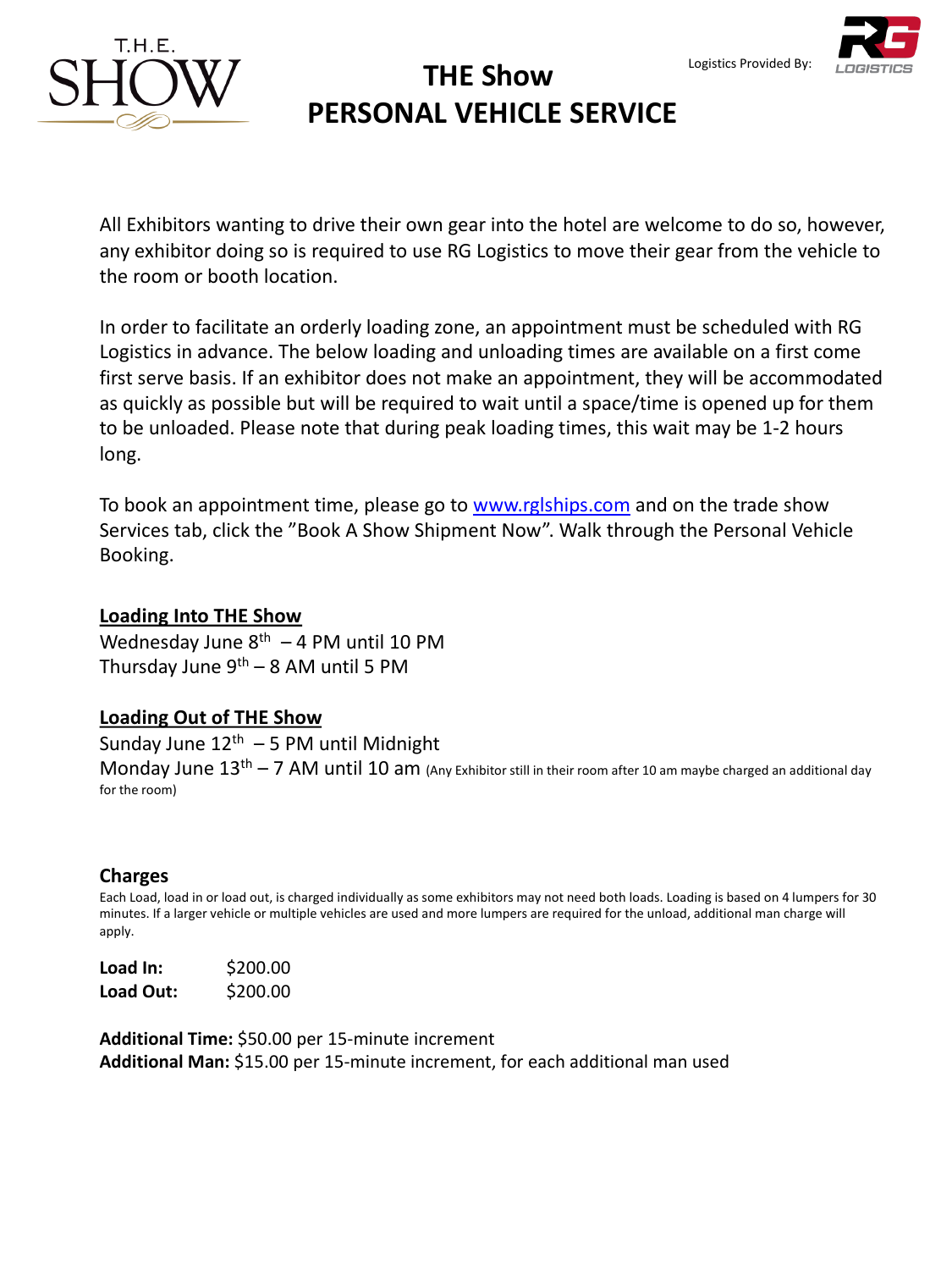



## THE Show Transportation Services

The Advanced Warehouse will be available to receive your shipments starting May 23rd.

## **Ship Early!!**

RG Logistics requires a minimum of 1 business day notification to schedule a pickup. A 4 hour pick up window is required. Transportation rates include the drayage fee.

To compare the RG Logistics rates Vs another carrier, calculate your carrier rate, then calculate your drayage rate with RG Logistics; add these two rates together and compare to your calculated RG Logistics transportation rate.

**FEES** See "Shipping Tariff" for rates and associated fees on next page.

**Important Note**: All shipments will be re-weighed upon receipt at the Advanced Warehouse. This actual weight will be the basis for all charges.

## **Late Fees**

Any shipment arriving after June  $6<sup>th</sup>$ , 2022, will be subject to the late arrival fee which follows the below fee schedule and is based on the arrival date of the shipment.

\* Exhibitors using RG Logistics for shipping, who ship by the last day to ship, are not subject to late fees.

Shipments arriving between June  $7<sup>th</sup>$  – June  $8<sup>th</sup>$  5 PM (These shipments will arrive to the show-site by June 9st, 2022, 9:00 AM)

Standard Late Fee:  $$0.10$  per pound.

Minimum Charge:  $$150.00$  per shipment.

Shipments arriving after June  $8<sup>th</sup>$ , 5 PM are subject to the standard late fee and minimum charge. Late shipments will be brought to the show-site each day at or about 5:00 PM. Exhibitors needing their late shipments sooner are subject to the following "Special Delivery" surcharge. This surcharge is in addition to the standard late fee.

Special Delivery Surcharge:  $$350.00$  per shipment.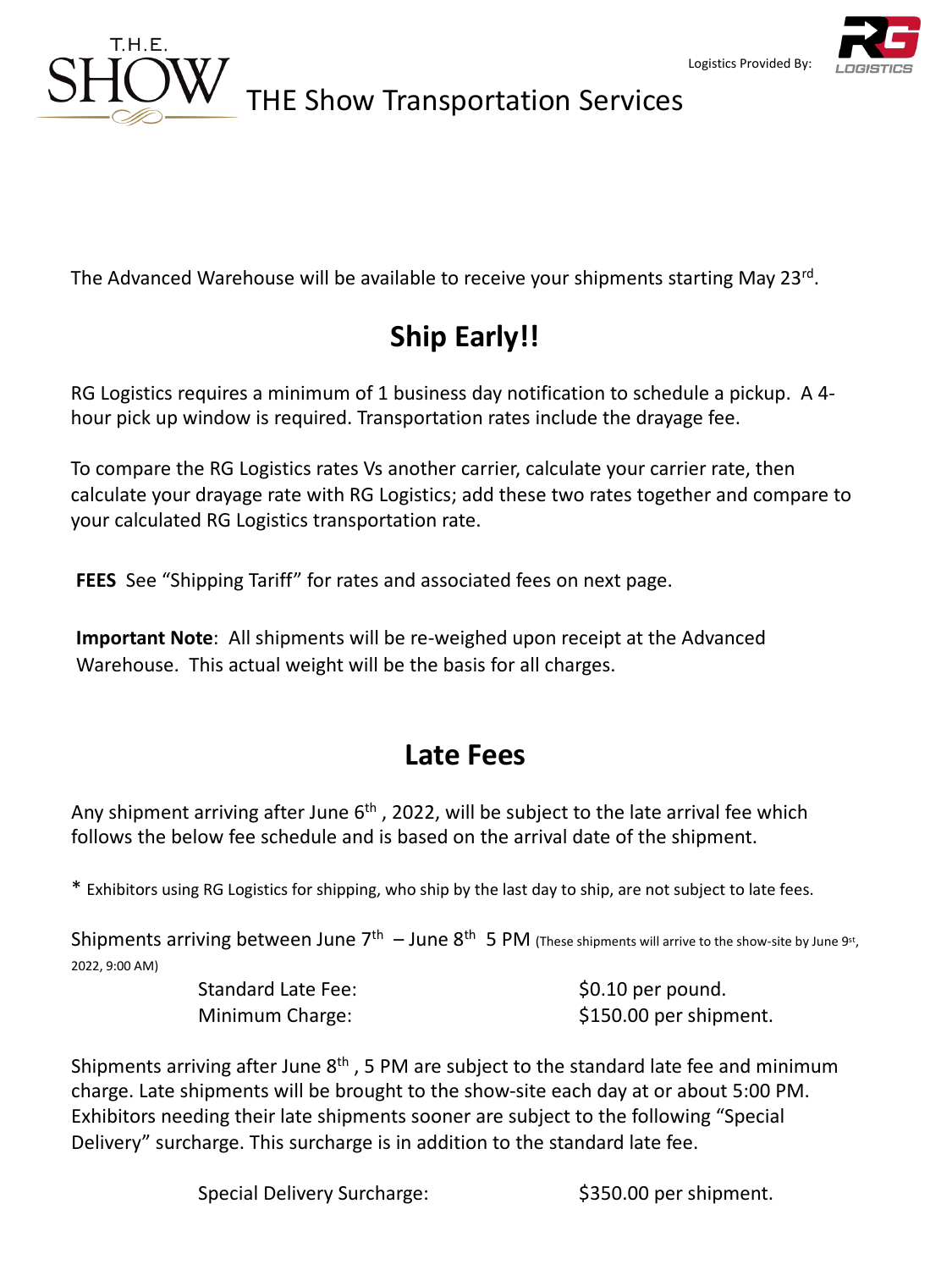

Logistics Provided By:



**Important Note:** All Shipments are subject to a dimensional factor of 200, shipments will be charged at the higher of the dimensional weight or the actual weight. The calculation used to determine dimensional weight is L x W x H / 200 = Chargeable weight.

ALL SHIPMENTS WILL BE REWEIGHED/DIM AT THE ADVANCED WAREHOUSE, THE REWEIGH WILL BE THE BASIS FOR THE FREIGHT CHARGES.

A **Fuel Surcharge of 42%** will apply in addition to the stated freight charges

- $\checkmark$  Rates are applied per Bill of Lading
- $\checkmark$  International, HI & AK shipments are by quote only
- √ Must ship by May 30<sup>th</sup> 2022 for rates to apply √ RG Logistics shipping rates **include** the drayage cost

### **ADDITIONAL SERVICES**

| $\triangleright$ Inside pickup/delivery:                                  | \$50.00 minimum or \$0.10 per lbs, whichever is greater            |
|---------------------------------------------------------------------------|--------------------------------------------------------------------|
| $\triangleright$ Additional Man:                                          | \$85.00 per occurrence/per man per hour                            |
| $\triangleright$ Weekend Service:                                         | \$150.00 per occurrence                                            |
| $\triangleright$ Waiting Time:                                            | \$60.00 per hour                                                   |
| $\triangleright$ Special pickup/delivery:                                 | \$75.00 per occurrence                                             |
| $\triangleright$ Cargo Insurance:                                         | \$35.00 minimum or \$0.80 per \$100 of value, whichever is greater |
| $\triangleright$ Priority handling outbound:                              | \$150.00 per shipment                                              |
| > Palletize Shipment:                                                     | \$25.00 per pallet                                                 |
| ≻Residential Service                                                      | \$75.00 per occurrence                                             |
| ≻Lift Gate Service<br>$\triangleright$ Items not listed are by quote only | \$75.00 per occurrence                                             |

**Important Note:** A standard pick up and/or delivery is considered to be between 8 am and 5 pm, Monday-Friday, at a business with a dock, with a minimum 4-hour window. Shipments falling outside this standard may have delays or be subject to additional charges. All shipments are subject to the RG Logistics terms and conditions for shipment.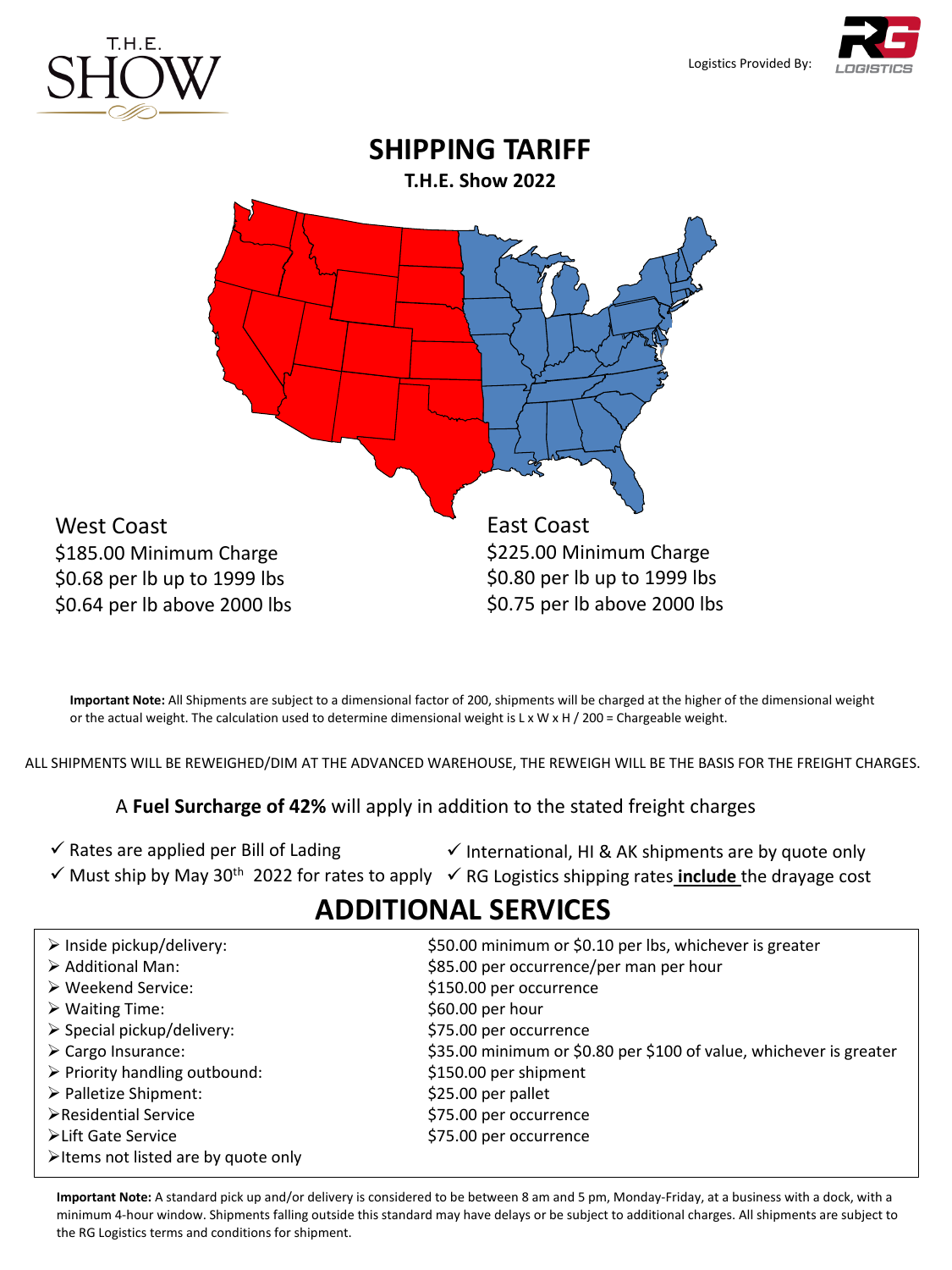



## Empty Carton/Crate Storage

Exhibitors should use their room's bathroom for storage first. If you have additional boxes or crates that need to be removed, RG Logistics will collect them from the hall at the end of set-up day, Thursday June  $9<sup>th</sup>$ .

**FEES** On-site storage is included. If you have an oversized crate or box that will not fit into the on-site storage area or you want your packaging stored off-site, please contact RG Logistics. Off-site storage is \$200 per room and covers all boxes/crates from that room.

### **Limits of Liability**

RG Logistics' liability for loss/damage to goods shall not exceed \$0.50/lbs. or \$50.00, whichever is greater. Exhibitors using drayage only service have the same standard coverage that applies from the time freight is [received into the](http://www.rglships.com/) advanced warehouse through delivery to your room, and again from your room to the advanced warehouse. Full value cargo insurance can be purchased for a premium, as outlined in the "Shipping Tariff".

Additional terms and conditions are applicable and details can be found at www.rglships.com

**Important Note**: Loss/damage liability covers damage to internal contents (m[erchandise\) and not the a](mailto:tradeshows@rglships.com)ctual packaging itself.

### **Claims**

If you have a claim, please notify RG Logistics immediately by sending an e-mail to: tradeshows@rglships.com An RG Logistics representative will respond with a claim form for you to fill out. The claim form must be filled out in its entirety and submitted back to RG Logistics within 30 days of the freight delivery date. In order for a claim to be processed, the shipment charges must be paid in full. Non-payment and/or not abiding by the claim deadlines can result in a denied claim.

### **Oversized Items**

All reasonable efforts will be made to get your freight into the assigned room. If your freight is oversized, it will be placed in a location/room where it can be secured. A piece may be determined to be oversized if it is too tall, wide or heavy for standard placement. This determination is made at the sole discretion of RG Logistics to protect the moving staff as well as the merchandise. If a piece of freight is determined to be oversized, exhibitors should talk to an RG Logistics staff member at the shipping desk. RG Logistics reserves the right to refuse to move an oversized piece of freight into the hotel if there is a risk of harm to the staff or merchandise from such movement.

### **Payment**

If you have not already done so, please complete the credit card authorization form. RG Logistics will accept checks for payment of services rendered as long as the backup credit card payment form is completely filled out and returned prior to shipping. Unless stated otherwise, the freight/drayage charges are the responsibility of the exhibitor to which the goods are consigned.

A 3% transaction fee will apply to all payments.